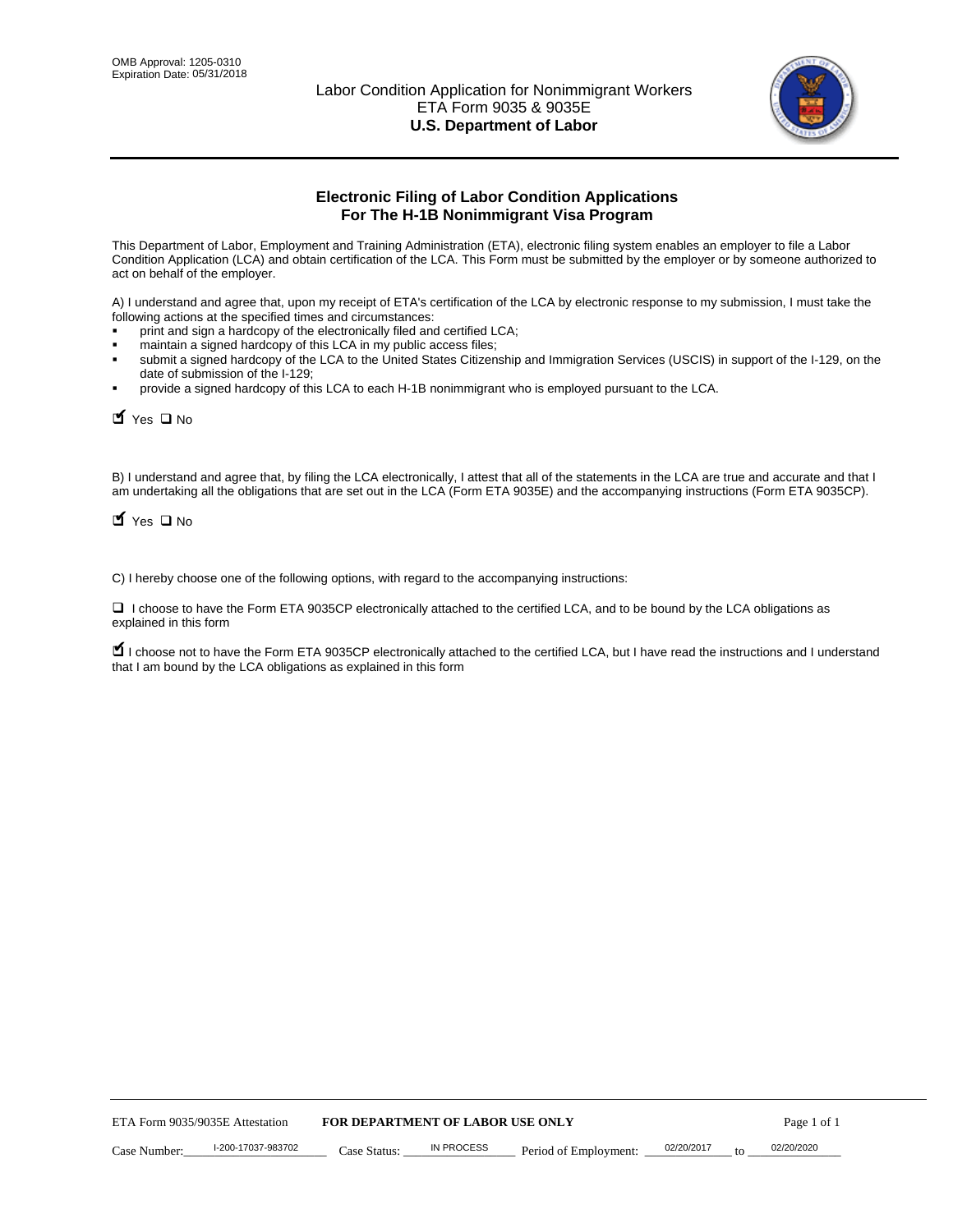# Labor Condition Application for Nonimmigrant Workers ETA Form 9035 & 9035E **U.S. Department of Labor**



*Please read and review the filing instructions carefully before completing the ETA Form 9035 or 9035E. A copy of the instructions can be found at http://www.foreignlaborcert.doleta.gov/. In accordance with Federal Regulations at 20 CFR 655.730(b), incomplete or obviously inaccurate Labor Condition Applications (LCAs) will not be certified by the Department of Labor. If the employer has received permission from the Administrator of the Office of Foreign Labor Certification to submit this form non-electronically, ALL required fields/items containing an asterisk ( \* ) must be completed as well as any fields/items where a response is conditional as indicated by the section ( § ) symbol.* 

# **A. Employment-Based Nonimmigrant Visa Information**

1. Indicate the type of visa classification supported by this application *(Write classification symbol)*: \*

#### **B. Temporary Need Information**

| 1. Indicate the type of visa classification supported by this application (Write classification symbol): *                                                              |                                                                             |                                                 |                                              | $H-1B$                    |  |
|-------------------------------------------------------------------------------------------------------------------------------------------------------------------------|-----------------------------------------------------------------------------|-------------------------------------------------|----------------------------------------------|---------------------------|--|
| <b>B. Temporary Need Information</b>                                                                                                                                    |                                                                             |                                                 |                                              |                           |  |
| 1. Job Title *<br>PROGRAMMER/ANALYST                                                                                                                                    |                                                                             |                                                 |                                              |                           |  |
| 2. SOC (ONET/OES) code *                                                                                                                                                | 3. SOC (ONET/OES) occupation title *                                        |                                                 |                                              |                           |  |
| 15-1131                                                                                                                                                                 | <b>COMPUTER PROGRAMMERS</b>                                                 |                                                 |                                              |                           |  |
| 4. Is this a full-time position? *                                                                                                                                      | <b>Period of Intended Employment</b>                                        |                                                 |                                              |                           |  |
| $\blacksquare$ Yes<br>$\square$ No                                                                                                                                      | 5. Begin Date *<br>02/20/2017<br>(mm/dd/yyyy)                               |                                                 | 6. End Date *<br>(mm/dd/yyyy)                | 02/20/2020                |  |
| 7. Worker positions needed/basis for the visa classification supported by this application                                                                              |                                                                             |                                                 |                                              |                           |  |
| Total Worker Positions Being Requested for Certification *<br>1                                                                                                         |                                                                             |                                                 |                                              |                           |  |
| Basis for the visa classification supported by this application<br>(indicate the total workers in each applicable category based on the total workers identified above) |                                                                             |                                                 |                                              |                           |  |
| 0<br>a. New employment *                                                                                                                                                |                                                                             | 0                                               | d. New concurrent employment *               |                           |  |
| b. Continuation of previously approved employment *<br>0<br>without change with the same employer                                                                       |                                                                             |                                                 | e. Change in employer *                      |                           |  |
| 0                                                                                                                                                                       | 0<br>c. Change in previously approved employment *<br>f. Amended petition * |                                                 |                                              |                           |  |
| C. Employer Information                                                                                                                                                 |                                                                             |                                                 |                                              |                           |  |
| 1. Legal business name *<br>MARLABS, INC.                                                                                                                               |                                                                             |                                                 |                                              |                           |  |
| 2. Trade name/Doing Business As (DBA), if applicable NA                                                                                                                 |                                                                             |                                                 |                                              |                           |  |
| 3. Address 1 *<br>1 CORPORATE PLACE SOUTH FL3                                                                                                                           |                                                                             |                                                 |                                              |                           |  |
| 4. Address 2<br>NA.                                                                                                                                                     |                                                                             |                                                 |                                              |                           |  |
| 5. City *<br><b>PISCATAWAY</b>                                                                                                                                          |                                                                             | $\overline{6. \quad \text{State}}^*_{\quad NJ}$ |                                              | 7. Postal code *<br>08854 |  |
| 8. Country *<br>9. Province<br>UNITED STATES OF AMERICA<br><b>NA</b>                                                                                                    |                                                                             |                                                 |                                              |                           |  |
| 10. Telephone number * 7326941000                                                                                                                                       |                                                                             | 11. Extension $N/A$                             |                                              |                           |  |
| 12. Federal Employer Identification Number (FEIN from IRS) *<br>541816287                                                                                               |                                                                             | 541511                                          | 13. NAICS code (must be at least 4-digits) * |                           |  |
| ETA Form 9035/9035E                                                                                                                                                     | FOR DEPARTMENT OF LABOR USE ONLY                                            |                                                 |                                              | Page 1 of 5               |  |
| I-200-17037-983702<br>Case Number:<br>$Case$ Statue                                                                                                                     | IN PROCESS                                                                  | Period of Employment:                           | 02/20/2017                                   | 02/20/2020                |  |

# **C. Employer Information**

| 1. Legal business name *<br>MARLABS, INC.                    |                                              |                           |
|--------------------------------------------------------------|----------------------------------------------|---------------------------|
| 2. Trade name/Doing Business As (DBA), if applicable NA      |                                              |                           |
| 3. Address 1 *<br>1 CORPORATE PLACE SOUTH FL3                |                                              |                           |
| 4. Address 2<br><b>NA</b>                                    |                                              |                           |
| 5. City *<br><b>PISCATAWAY</b>                               | 6. State *<br><b>NJ</b>                      | 7. Postal code *<br>08854 |
| 8. Country *                                                 | 9. Province                                  |                           |
| UNITED STATES OF AMERICA                                     | NA.                                          |                           |
| 10. Telephone number *<br>7326941000                         | 11. Extension<br>N/A                         |                           |
| 12. Federal Employer Identification Number (FEIN from IRS) * | 13. NAICS code (must be at least 4-digits) * |                           |
| 541816287                                                    | 541511                                       |                           |

# ETA Form 9035/9035E **FOR DEPARTMENT OF LABOR USE ONLY** Page 1 of 5<br>Case Number: 1-200-17037-983702 Case Status: IN PROCESS Period of Employment: 02/20/2017 to 02/20/2020

Case Number: 1-200-17037-983702 Case Status: IN PROCESS Period of Employment: 02/20/2017 to 02/20/2020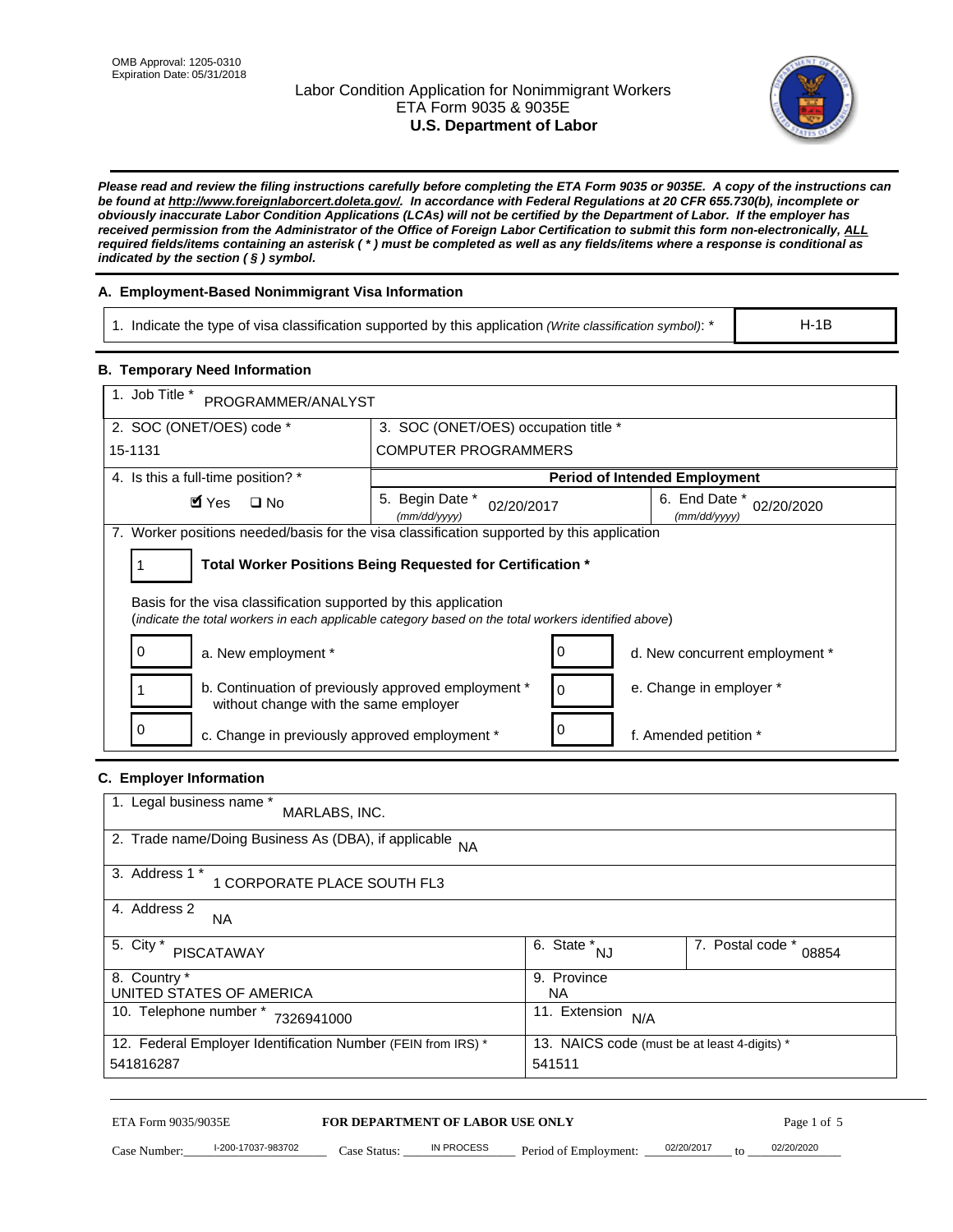

# **D. Employer Point of Contact Information**

**Important Note**: The information contained in this Section must be that of an employee of the employer who is authorized to act on behalf of the employer in labor certification matters. The information in this Section must be different from the agent or attorney information listed in Section E, unless the attorney is an employee of the employer.

| 1. Contact's last (family) name *                  | 2. First (given) name * |                                | 3. Middle name(s) *       |  |
|----------------------------------------------------|-------------------------|--------------------------------|---------------------------|--|
| <b>VIDYADHARAN</b>                                 | <b>SANJAY</b>           |                                | <b>NA</b>                 |  |
| 4. Contact's job title *<br><b>GENERAL COUNSEL</b> |                         |                                |                           |  |
| 5. Address 1 *<br>ONE CORPORATE PLACE SOUTH FL3    |                         |                                |                           |  |
| 6. Address 2<br>N/A                                |                         |                                |                           |  |
| 7. City $*$<br>PISCATAWAY                          |                         | $\overline{8}$ . State *<br>NJ | 9. Postal code *<br>08854 |  |
| 10. Country *<br>UNITED STATES OF AMERICA          |                         | 11. Province<br><b>NA</b>      |                           |  |
| Extension<br>12. Telephone number *<br>13.         |                         | 14. E-Mail address             |                           |  |
| 4326941000<br>1600                                 |                         | SANJAY@MARLABS.COM             |                           |  |

# **E. Attorney or Agent Information (If applicable)**

| VIDYADHARAN                                                                                                                                         | SANJAY                           |                                           |                                          | <b>NA</b>                    |                                                      |                        |
|-----------------------------------------------------------------------------------------------------------------------------------------------------|----------------------------------|-------------------------------------------|------------------------------------------|------------------------------|------------------------------------------------------|------------------------|
| 4. Contact's job title * GENERAL COUNSEL                                                                                                            |                                  |                                           |                                          |                              |                                                      |                        |
| 5. Address 1 * ONE CORPORATE PLACE SOUTH FL3                                                                                                        |                                  |                                           |                                          |                              |                                                      |                        |
| 6. Address 2<br>N/A                                                                                                                                 |                                  |                                           |                                          |                              |                                                      |                        |
| 7. City * PISCATAWAY                                                                                                                                |                                  | $\overline{\phantom{a}}$ 8. State $^*$ NJ |                                          | 9. Postal code *             | 08854                                                |                        |
| 10. Country *<br>UNITED STATES OF AMERICA                                                                                                           |                                  | 11. Province<br><b>NA</b>                 |                                          |                              |                                                      |                        |
| 12. Telephone number *<br>4326941000                                                                                                                | 13. Extension<br>1600            |                                           | 14. E-Mail address<br>SANJAY@MARLABS.COM |                              |                                                      |                        |
| E. Attorney or Agent Information (If applicable)                                                                                                    |                                  |                                           |                                          |                              |                                                      |                        |
| 1. Is the employer represented by an attorney or agent in the filing of this application? *<br>If "Yes", complete the remainder of Section E below. |                                  |                                           |                                          |                              | $\Box$ Yes                                           | <b>M</b> <sub>No</sub> |
| 2. Attorney or Agent's last (family) name §                                                                                                         | 3. First (given) name §          |                                           |                                          |                              | 4. Middle name(s) $\sqrt{s}$                         |                        |
| N/A                                                                                                                                                 | N/A                              |                                           |                                          | N/A                          |                                                      |                        |
| 5. Address 1 $\frac{1}{9}$ N/A                                                                                                                      |                                  |                                           |                                          |                              |                                                      |                        |
| 6. Address 2<br>N/A                                                                                                                                 |                                  |                                           |                                          |                              |                                                      |                        |
| 7. City §<br>N/A                                                                                                                                    |                                  | 8. State §<br>N/A                         |                                          | N/A                          | 9. Postal code §                                     |                        |
| 10. Country §<br>N/A                                                                                                                                |                                  | 11. Province<br>N/A                       |                                          |                              |                                                      |                        |
| 12. Telephone number §                                                                                                                              | 13. Extension                    | 14. E-Mail address                        |                                          |                              |                                                      |                        |
| N/A                                                                                                                                                 | N/A                              | N/A                                       |                                          |                              |                                                      |                        |
| 15. Law firm/Business name §                                                                                                                        |                                  |                                           |                                          | 16. Law firm/Business FEIN § |                                                      |                        |
| N/A                                                                                                                                                 |                                  |                                           | N/A                                      |                              |                                                      |                        |
| 17. State Bar number (only if attorney) §                                                                                                           |                                  |                                           | standing (only if attorney) §            |                              | 18. State of highest court where attorney is in good |                        |
| N/A                                                                                                                                                 |                                  | N/A                                       |                                          |                              |                                                      |                        |
| 19. Name of the highest court where attorney is in good standing (only if attorney) §                                                               |                                  |                                           |                                          |                              |                                                      |                        |
| N/A                                                                                                                                                 |                                  |                                           |                                          |                              |                                                      |                        |
|                                                                                                                                                     |                                  |                                           |                                          |                              |                                                      |                        |
|                                                                                                                                                     |                                  |                                           |                                          |                              |                                                      |                        |
|                                                                                                                                                     |                                  |                                           |                                          |                              |                                                      |                        |
|                                                                                                                                                     |                                  |                                           |                                          |                              |                                                      |                        |
|                                                                                                                                                     |                                  |                                           |                                          |                              |                                                      |                        |
|                                                                                                                                                     |                                  |                                           |                                          |                              |                                                      |                        |
| ETA Form 9035/9035E                                                                                                                                 | FOR DEPARTMENT OF LABOR USE ONLY |                                           |                                          |                              | Page 2 of 5                                          |                        |
| I-200-17037-983702                                                                                                                                  | IN PROCESS                       |                                           |                                          | 02/20/2017                   | 02/20/2020                                           |                        |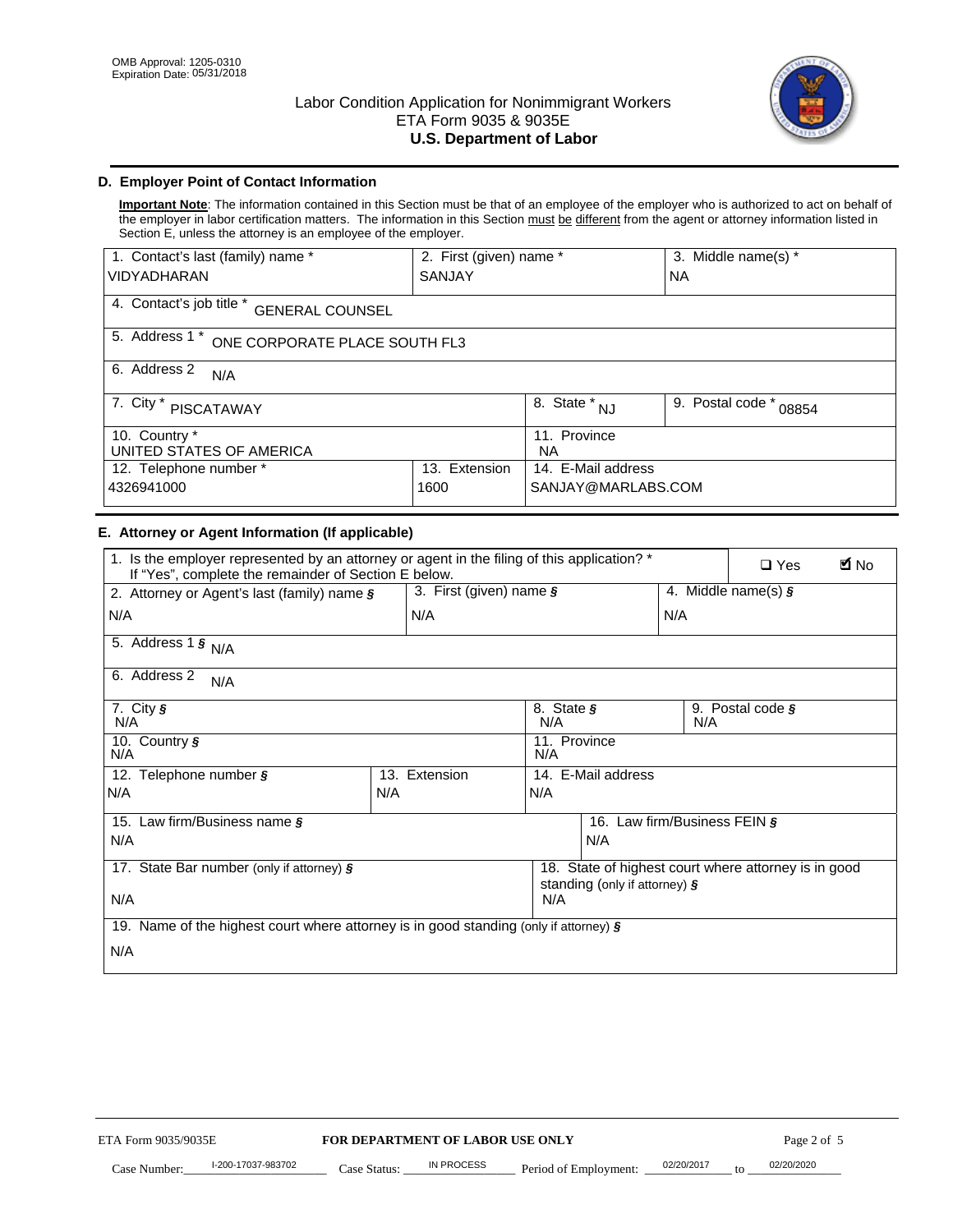**F. Rate of Pay** 

# Labor Condition Application for Nonimmigrant Workers ETA Form 9035 & 9035E **U.S. Department of Labor**



| <b>F.</b> Rate of Pay       |                                                     |
|-----------------------------|-----------------------------------------------------|
| 1. Wage Rate (Required)     | 2. Per: (Choose only one) *                         |
| 75800.00<br>From: \$<br>$*$ | □ Month ■ Year<br>□ Week □ Bi-Weekly<br>$\Box$ Hour |
| N/A<br>To: \$               |                                                     |

## **G. Employment and Prevailing Wage Information**

#### *a. Place of Employment 1*

| From: \$                                                                                                                                                                                                                                                                                                                                                                                                                                                                                                                                                                                                                                                                                                                                                                                                                                                              | 75800.00<br>$\ast$<br>To: $\S$<br>N/A                                                                                                                                                                                                                                                                                                                                                                                                                                                                                                                                                                                                                                                                                                | $\Box$ Hour                                                                          | $\Box$ Week $\Box$ Bi-Weekly                                     | $\blacksquare$ Year<br>$\Box$ Month |
|-----------------------------------------------------------------------------------------------------------------------------------------------------------------------------------------------------------------------------------------------------------------------------------------------------------------------------------------------------------------------------------------------------------------------------------------------------------------------------------------------------------------------------------------------------------------------------------------------------------------------------------------------------------------------------------------------------------------------------------------------------------------------------------------------------------------------------------------------------------------------|--------------------------------------------------------------------------------------------------------------------------------------------------------------------------------------------------------------------------------------------------------------------------------------------------------------------------------------------------------------------------------------------------------------------------------------------------------------------------------------------------------------------------------------------------------------------------------------------------------------------------------------------------------------------------------------------------------------------------------------|--------------------------------------------------------------------------------------|------------------------------------------------------------------|-------------------------------------|
| G. Employment and Prevailing Wage Information<br>Important Note: It is important for the employer to define the place of intended employment with as much geographic specificity as possible<br>The place of employment address listed below must be a physical location and cannot be a P.O. Box. The employer may use this section<br>to identify up to three (3) physical locations and corresponding prevailing wages covering each location where work will be performed and<br>the electronic system will accept up to 3 physical locations and prevailing wage information. If the employer has received approval from the<br>Department of Labor to submit this form non-electronically and the work is expected to be performed in more than one location, an<br>attachment must be submitted in order to complete this section.<br>a. Place of Employment 1 |                                                                                                                                                                                                                                                                                                                                                                                                                                                                                                                                                                                                                                                                                                                                      |                                                                                      |                                                                  |                                     |
| 1. Address 1 *                                                                                                                                                                                                                                                                                                                                                                                                                                                                                                                                                                                                                                                                                                                                                                                                                                                        | 100 CHALLENGER ROAD, 2ND FLOOR                                                                                                                                                                                                                                                                                                                                                                                                                                                                                                                                                                                                                                                                                                       |                                                                                      |                                                                  |                                     |
| 2. Address 2<br>3. City $*$<br><b>RIDGEFIELD PARK</b><br>5. State/District/Territory *<br><b>NJ</b>                                                                                                                                                                                                                                                                                                                                                                                                                                                                                                                                                                                                                                                                                                                                                                   |                                                                                                                                                                                                                                                                                                                                                                                                                                                                                                                                                                                                                                                                                                                                      |                                                                                      | 4. County *<br><b>BERGEN COUNTY</b><br>6. Postal code *<br>07660 |                                     |
| 7. Agency which issued prevailing wage §<br>N/A                                                                                                                                                                                                                                                                                                                                                                                                                                                                                                                                                                                                                                                                                                                                                                                                                       | Prevailing Wage Information (corresponding to the place of employment location listed above)                                                                                                                                                                                                                                                                                                                                                                                                                                                                                                                                                                                                                                         | N/A                                                                                  | 7a. Prevailing wage tracking number (if applicable) §            |                                     |
| 8. Wage level *<br>$\Box$                                                                                                                                                                                                                                                                                                                                                                                                                                                                                                                                                                                                                                                                                                                                                                                                                                             | <b>M</b><br>$\Box$<br>III                                                                                                                                                                                                                                                                                                                                                                                                                                                                                                                                                                                                                                                                                                            | $\Box$ IV<br>$\Box$ N/A                                                              |                                                                  |                                     |
| 9. Prevailing wage *<br>S<br>11. Prevailing wage source (Choose only one) *                                                                                                                                                                                                                                                                                                                                                                                                                                                                                                                                                                                                                                                                                                                                                                                           | 75795.00<br><b>¤</b> OES<br><b>CBA</b><br>$\Box$                                                                                                                                                                                                                                                                                                                                                                                                                                                                                                                                                                                                                                                                                     | 10. Per: (Choose only one) *<br>$\Box$ Hour<br>$\Box$ Week<br>□ SCA<br>DBA<br>$\Box$ | □ Bi-Weekly<br>□                                                 | ■ Year<br>$\Box$ Month<br>Other     |
| 11a. Year source published *<br>2016                                                                                                                                                                                                                                                                                                                                                                                                                                                                                                                                                                                                                                                                                                                                                                                                                                  | 11b. If "OES", and SWA/NPC did not issue prevailing wage OR "Other" in question 11,<br>specify source $\boldsymbol{\S}$<br>OFLC ONLINE DATA CENTER                                                                                                                                                                                                                                                                                                                                                                                                                                                                                                                                                                                   |                                                                                      |                                                                  |                                     |
| H. Employer Labor Condition Statements<br>Important Note: In order for your application to be processed, you MUST read Section H of the Labor Condition Application - General<br>Instructions Form ETA 9035CP under the heading "Employer Labor Condition Statements" and agree to all four (4) labor condition statements<br>summarized below:<br>(1)<br>(2)<br>workers similarly employed.<br>(3)<br>employment.<br>(4)<br>1. <i>I have read and agree to</i> Labor Condition Statements 1, 2, 3, and 4 above and as fully explained in Section H<br>of the Labor Condition Application - General Instructions - Form ETA 9035CP. *                                                                                                                                                                                                                                 | Wages: Pay nonimmigrants at least the local prevailing wage or the employer's actual wage, whichever is higher, and pay for non-<br>productive time. Offer nonimmigrants benefits on the same basis as offered to U.S. workers.<br><b>Working Conditions:</b> Provide working conditions for nonimmigrants which will not adversely affect the working conditions of<br>Strike, Lockout, or Work Stoppage: There is no strike, lockout, or work stoppage in the named occupation at the place of<br>Notice: Notice to union or to workers has been or will be provided in the named occupation at the place of employment. A copy of<br>this form will be provided to each nonimmigrant worker employed pursuant to the application. |                                                                                      |                                                                  | <b>Ø</b> Yes<br>$\square$ No        |
| ETA Form 9035/9035E<br>I-200-17037-983702<br>Case Number:                                                                                                                                                                                                                                                                                                                                                                                                                                                                                                                                                                                                                                                                                                                                                                                                             | <b>FOR DEPARTMENT OF LABOR USE ONLY</b><br>IN PROCESS<br>Case Status: .                                                                                                                                                                                                                                                                                                                                                                                                                                                                                                                                                                                                                                                              | Period of Employment:                                                                | 02/20/2017                                                       | Page 3 of 5<br>02/20/2020           |

#### **H. Employer Labor Condition Statements**

- (1) **Wages:** Pay nonimmigrants at least the local prevailing wage or the employer's actual wage, whichever is higher, and pay for nonproductive time. Offer nonimmigrants benefits on the same basis as offered to U.S. workers.
- (2) **Working Conditions:** Provide working conditions for nonimmigrants which will not adversely affect the working conditions of workers similarly employed.
- (3) **Strike, Lockout, or Work Stoppage:** There is no strike, lockout, or work stoppage in the named occupation at the place of employment.
- (4) **Notice:** Notice to union or to workers has been or will be provided in the named occupation at the place of employment. A copy of this form will be provided to each nonimmigrant worker employed pursuant to the application.

| 1. I have read and agree to Labor Condition Statements 1, 2, 3, and 4 above and as fully explained in Section H | Øl Yes | $\Box$ No |
|-----------------------------------------------------------------------------------------------------------------|--------|-----------|
| of the Labor Condition Application – General Instructions – Form ETA 9035CP. *                                  |        |           |

| ETA Form 9035/9035E |                    | <b>FOR DEPARTMENT OF LABOR USE ONLY</b> |            |                       | Page 3 of 5 |    |            |
|---------------------|--------------------|-----------------------------------------|------------|-----------------------|-------------|----|------------|
| Case Number:        | l-200-17037-983702 | Case Status:                            | IN PROCESS | Period of Employment: | 02/20/2017  | to | 02/20/2020 |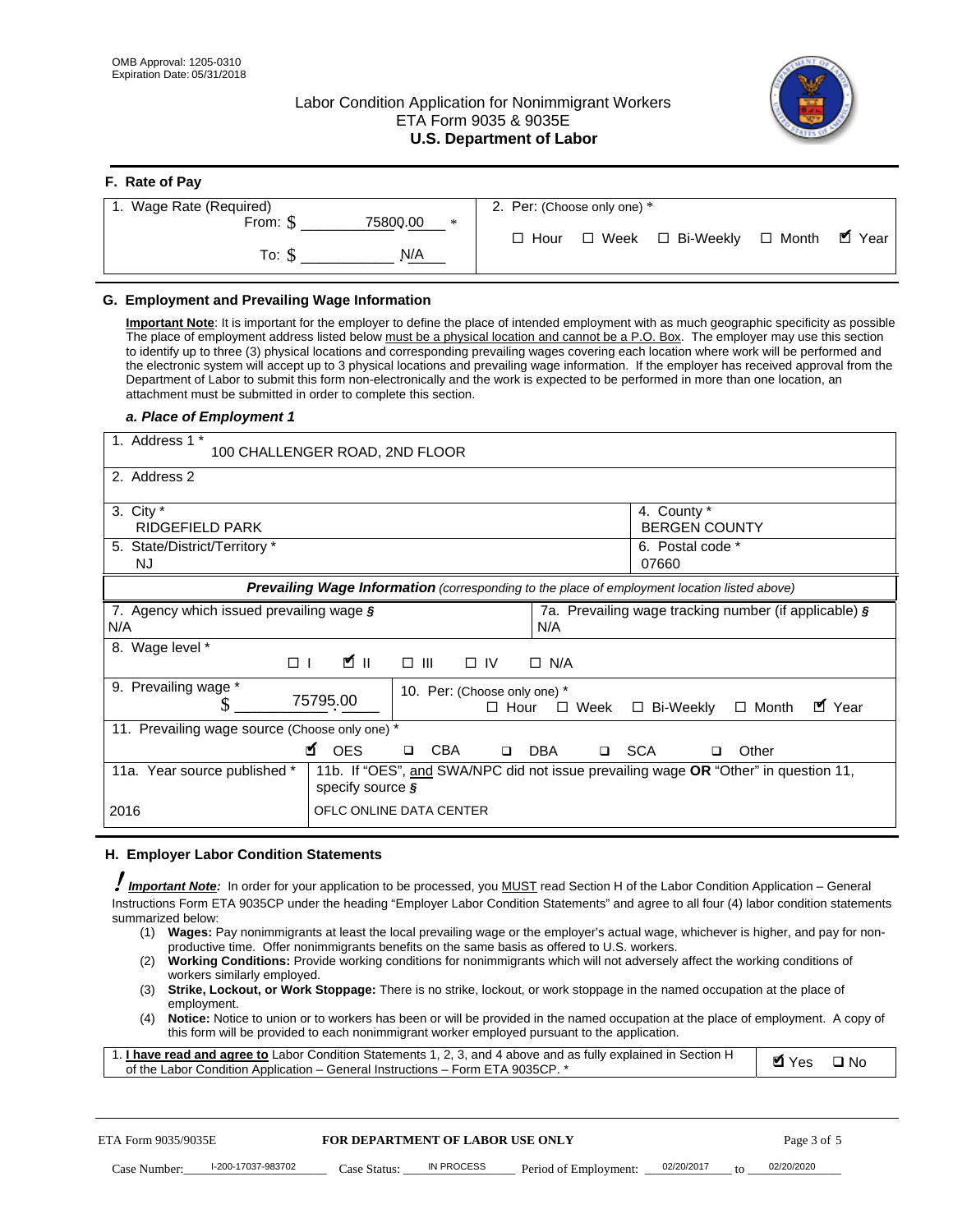

#### **I. Additional Employer Labor Condition Statements – H-1B Employers ONLY**

!**Important Note***:* In order for your H-1B application to be processed, you MUST read Section I – Subsection 1 of the Labor Condition Application – General Instructions Form ETA 9035CP under the heading "Additional Employer Labor Condition Statements" and answer the questions below.

#### *a. Subsection 1*

| 1. Is the employer H-1B dependent? $\S$                                                                                                                                                                                                             | $Y$ es $\Box$ No                              |  |
|-----------------------------------------------------------------------------------------------------------------------------------------------------------------------------------------------------------------------------------------------------|-----------------------------------------------|--|
| 2. Is the employer a willful violator? $\S$                                                                                                                                                                                                         | □ Yes ■ No                                    |  |
| 3. If "Yes" is marked in questions I.1 and/or I.2, you must answer "Yes" or "No" regarding whether the<br>employer will use this application ONLY to support H-1B petitions or extensions of status for exempt H-1B<br>nonimmigrants? $\frac{1}{2}$ | $\blacksquare$ Yes $\square$ No $\square$ N/A |  |

**If you marked "Yes" to questions I.1 and/or I.2 and "No" to question I.3, you MUST read Section I – Subsection 2 of the Labor Condition Application – General Instructions Form ETA 9035CP under the heading "Additional Employer Labor Condition Statements" and indicate your agreement to all three (3) additional statements summarized below.** 

#### *b. Subsection 2*

- A. **Displacement:** Non-displacement of the U.S. workers in the employer's workforce
- B. **Secondary Displacement:** Non-displacement of U.S. workers in another employer's workforce; and
- C. **Recruitment and Hiring:** Recruitment of U.S. workers and hiring of U.S. workers applicant(s) who are equally or better qualified than the H-1B nonimmigrant(s).

| 4. I have read and agree to Additional Employer Labor Condition Statements A, B, and C above and as fully                  |      |
|----------------------------------------------------------------------------------------------------------------------------|------|
| explained in Section I – Subsections 1 and 2 of the Labor Condition Application – General Instructions Form ETA $\Box$ Yes | ∩ Nח |
| 9035CP. $\delta$                                                                                                           |      |

# **J. Public Disclosure Information**

!**Important Note***:* You must select from the options listed in this Section.

| Public disclosure information will be kept at: * | Employer's principal place of business<br>$\Box$ Place of employment |
|--------------------------------------------------|----------------------------------------------------------------------|
|--------------------------------------------------|----------------------------------------------------------------------|

#### **K. Declaration of Employer**

*By signing this form, I, on behalf of the employer, attest that the information and labor condition statements provided are true and accurate;*  that I have read sections H and I of the Labor Condition Application – General Instructions Form ETA 9035CP, and that I agree to comply with *the Labor Condition Statements as set forth in the Labor Condition Application – General Instructions Form ETA 9035CP and with the Department of Labor regulations (20 CFR part 655, Subparts H and I). I agree to make this application, supporting documentation, and other records available to officials of the Department of Labor upon request during any investigation under the Immigration and Nationality Act. Making fraudulent representations on this Form can lead to civil or criminal action under 18 U.S.C. 1001, 18 U.S.C. 1546, or other provisions of law.* 

| 1. Last (family) name of hiring or designated official * | 2. First (given) name of hiring or designated official * |                                 | 3. Middle initial * |
|----------------------------------------------------------|----------------------------------------------------------|---------------------------------|---------------------|
| <b>VIDYADHARAN</b>                                       | <b>SANJAY</b>                                            |                                 | <b>NA</b>           |
| 4. Hiring or designated official title *                 |                                                          |                                 |                     |
| <b>GENERAL COUNSEL</b>                                   |                                                          |                                 |                     |
| 5. Signature *                                           |                                                          | 6. Date signed *                |                     |
|                                                          |                                                          |                                 |                     |
|                                                          |                                                          |                                 |                     |
|                                                          |                                                          |                                 |                     |
|                                                          |                                                          |                                 |                     |
|                                                          |                                                          |                                 |                     |
| FOR DEPARTMENT OF LABOR USE ONLY<br>ETA Form 9035/9035E  |                                                          |                                 | Page 4 of 5         |
| I-200-17037-983702<br>Case Number<br>Case Status:        | IN PROCESS<br>Period of Employment:                      | 02/20/2017<br>$\mathsf{t} \cap$ | 02/20/2020          |